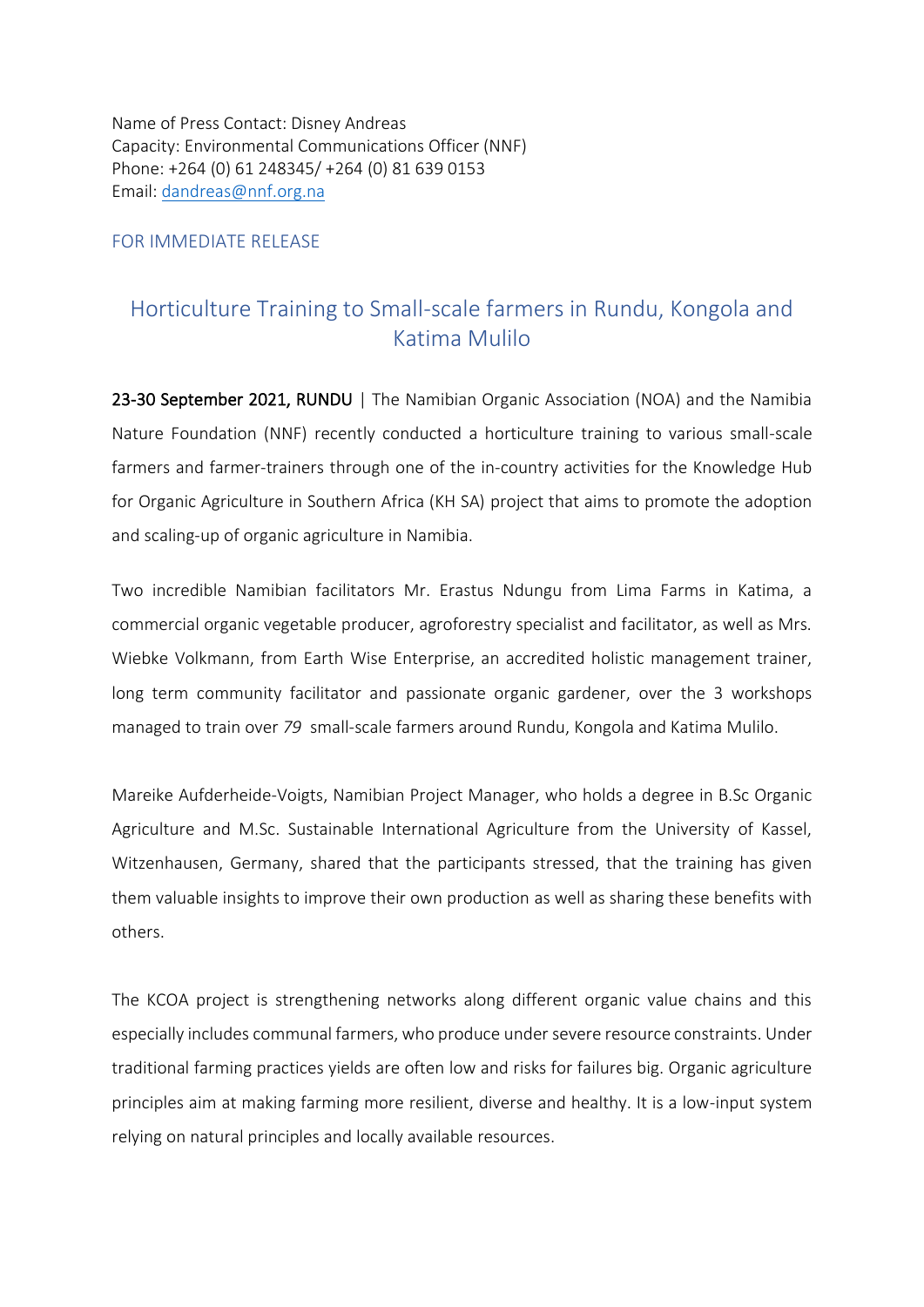Participants indicated that the training was very informative and insightful. One particular participant stated: "I now know that the soil is not just dirt, it is living and if we look after the soil we can produce well." And another participant shared: "I have made compost before, but the way I learned it today makes it much easier and practical. I will go home and make my compost this way".

The (KH SA) is a collaborative country-led partnership funded by the German Federal Ministry of Economic Cooperation and Development (BMZ) and implemented by the Deutsche Gesellschaft für Internationale Zusammenarbeit (GIZ) GmbH. It is one of five Knowledge Hubs for Organic Agriculture, under the Knowledge Centre for Organic Agriculture in Africa programme, pursuing the goal of disseminating knowledge and shaping a network on national, regional and continental levels.

This activity aimed to increase nutrition security in the target areas, grow the number of organic farmers and volume of organic food produced in Namibia and as stated by NOAs Chairperson, Mr. Eckhart Foertsch, "Organic agriculture is an inclusive approach to certified and non-certified organic agriculture production systems such as conservation agriculture; regenerative, biodynamic, biological and ecological farming; permaculture, agro-ecology and agroforestry systems, as well as climate smart and climate resilient production systems."

The next steps, to ensure sustainability of the knowledge gained during the workshop, are to support participants to build their own compost heaps and therefore enable them to produce a high quality soil improver. This is crucial on the sandy soils in the target area. The farmers will be supported by local NNF staff. To reduce the labour and water demands some farmers opted for creating a sheltered area in their kraals, where a continuous composting process of manure and dry organic matter can happen throughout the year. The KCOA project is aiming at training the same group of participants on organic principles in rain fed crop production in the month of November.

---END---